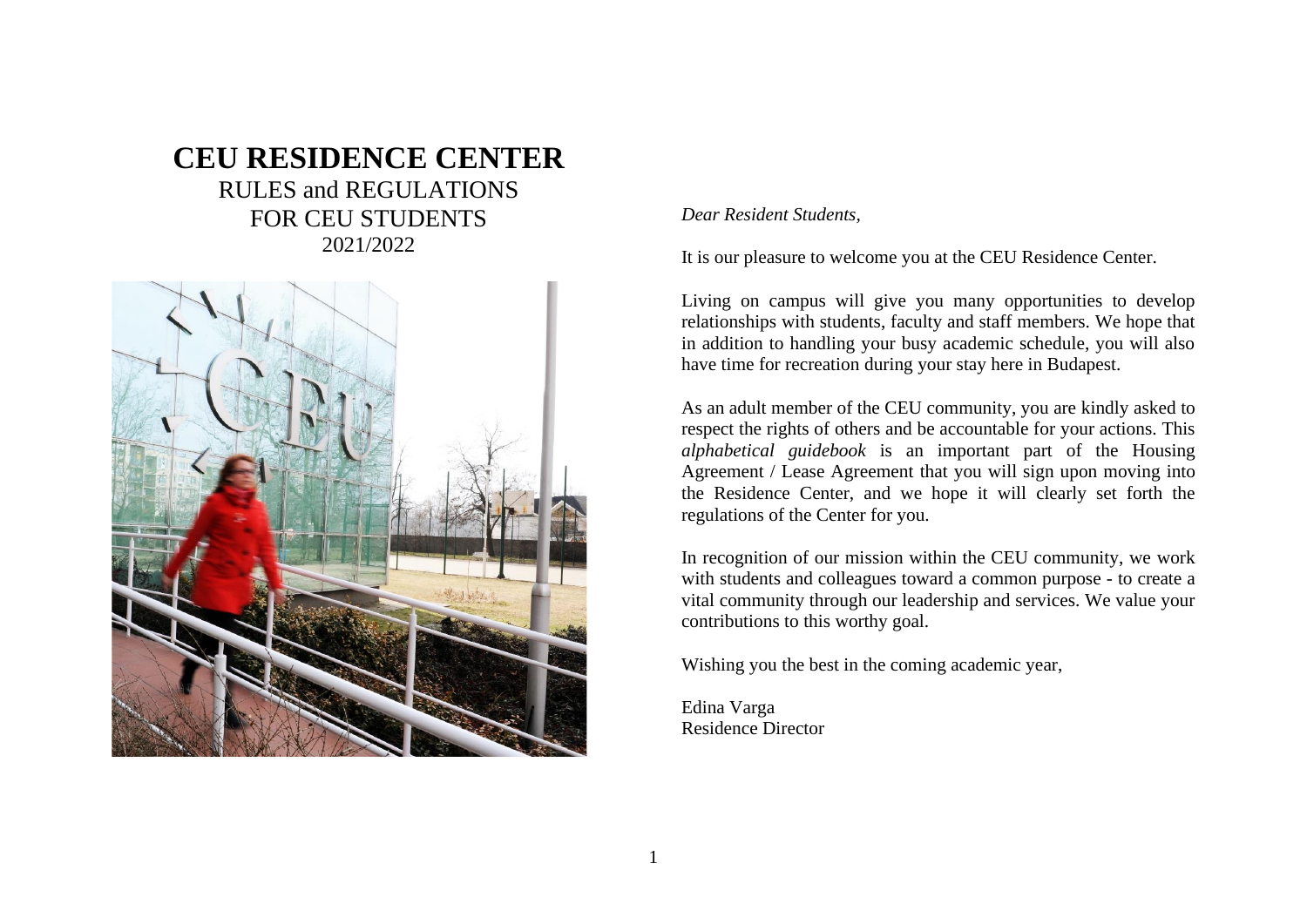| Getting to CEU Campus (Nador u. 9.) 3         |  |
|-----------------------------------------------|--|
|                                               |  |
| Access to the Residence Center during night 3 |  |
|                                               |  |
|                                               |  |
|                                               |  |
|                                               |  |
|                                               |  |
|                                               |  |
|                                               |  |
|                                               |  |
|                                               |  |
|                                               |  |
|                                               |  |
|                                               |  |
|                                               |  |
|                                               |  |
| Damage Declaration form (DD form)  7          |  |
|                                               |  |
|                                               |  |
|                                               |  |
| Fitness center, swimming pool, sauna  7       |  |
| Fire regulations and evacuation procedures  8 |  |
|                                               |  |
|                                               |  |
|                                               |  |
|                                               |  |
|                                               |  |
|                                               |  |
|                                               |  |
|                                               |  |
|                                               |  |
|                                               |  |
|                                               |  |
|                                               |  |
|                                               |  |

| Maintenance in the room / common areas12 |  |
|------------------------------------------|--|
|                                          |  |
|                                          |  |
|                                          |  |
|                                          |  |
|                                          |  |
|                                          |  |
|                                          |  |
|                                          |  |
|                                          |  |
|                                          |  |
|                                          |  |
|                                          |  |
|                                          |  |
|                                          |  |
|                                          |  |
|                                          |  |
|                                          |  |
|                                          |  |
|                                          |  |
|                                          |  |
|                                          |  |
|                                          |  |
|                                          |  |
|                                          |  |
|                                          |  |
|                                          |  |
|                                          |  |
|                                          |  |
|                                          |  |
|                                          |  |
|                                          |  |
|                                          |  |
|                                          |  |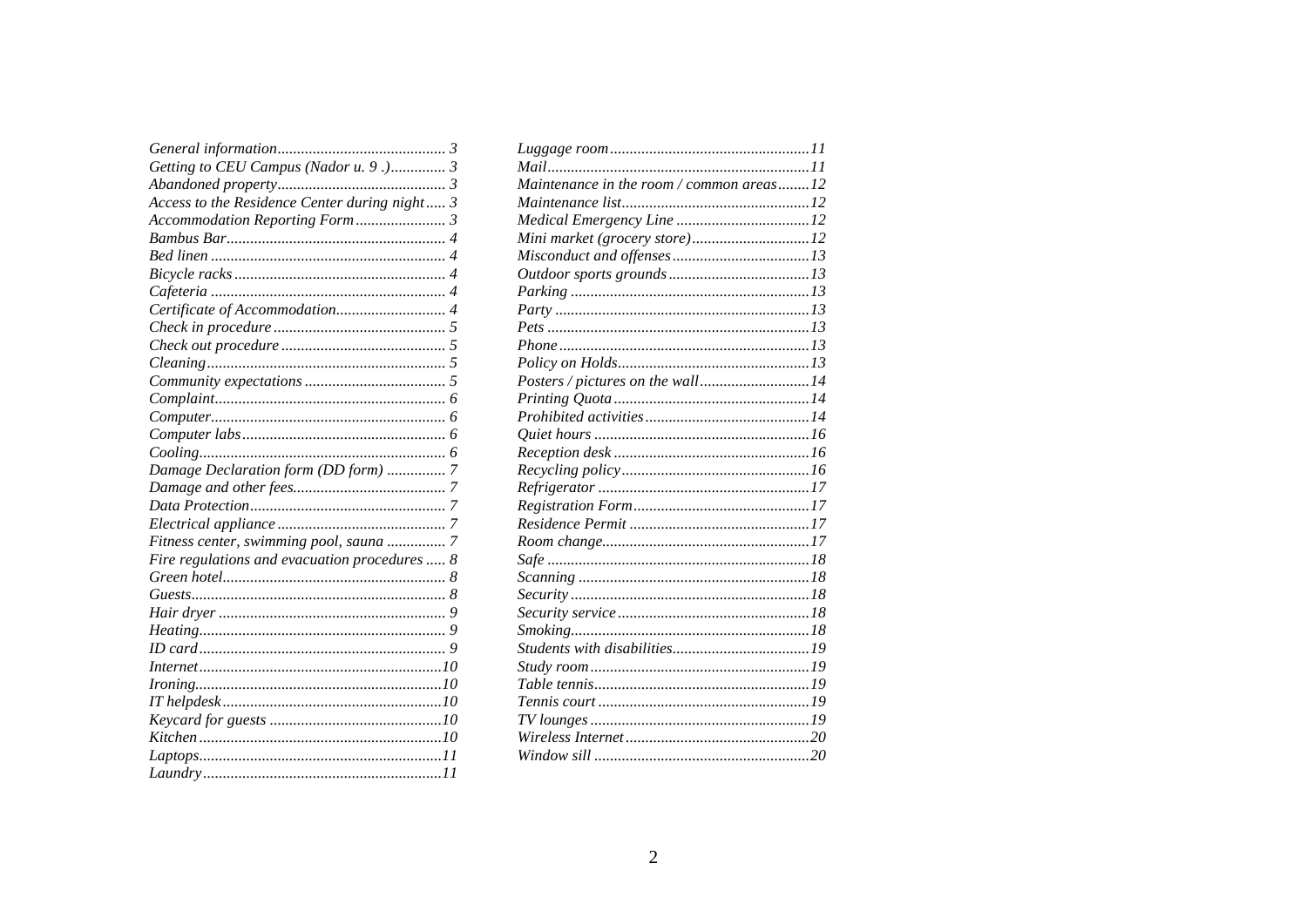#### <span id="page-2-0"></span>**General information**

#### *Address*

Central European University Residence Center H-1106 Budapest, Kerepesi út 87 Tel: (36-1) 327-3150 Fax: (36-1) 327-3169 <http://residencecenter.ceu.edu/>

#### *Contacts*

| Reception desk:<br>Internal calls:          | dormreception@ceu.edu, open 24 hrs<br>5555, 5500 fax: 3169                                                                    |
|---------------------------------------------|-------------------------------------------------------------------------------------------------------------------------------|
| <b>Residence Director:</b><br>Office hours: | Edina Varga, vargae@ceu.edu<br>weekdays 8 am- 4 pm<br>(By appointment)                                                        |
| <b>Head of Operations</b>                   | Krisztina Sebestyén<br>sebestyenk@ceu.edu                                                                                     |
| Office hours:                               | Student Services Coordinator: Krisztina Urbán<br>urbank@ceu.edu<br>weekdays $8 \text{ am} - 2 \text{ pm}$<br>(By appointment) |
| Housekeeping:                               | housekeeping@ceu.edu                                                                                                          |
| IT HelpDesk:                                | IT_Dormi_Helprequest@ceu.edu                                                                                                  |
| Dormsecurity:                               | dormisecurity@ceu.edu                                                                                                         |
| Cafeteria:                                  | dormicafeteria@ceu.edu                                                                                                        |

# <span id="page-2-1"></span>**Getting to CEU Campus (Nador u. 9 .)**

Consider 45 minutes to get to the main campus. Take any bus that stops opposite the CEU Residence Center and go to the terminal, "Örs Vezér tér". Take the metro to "Deák tér. The campus is 5 min. walk from Deák tér. To come back, take buses 45, 44, 176E or 276E at Örs vezér tere next to Árkád mall and get off at Egyenes utca.

### <span id="page-2-2"></span>**Abandoned property**

Any/all items of personal property remaining on the premises of the Residence Center during the academic year will be considered as abandoned and discarded personal property. Such property shall be held for a period of 10 days. If it is not claimed by the residents within this period, the property shall be destroyed or discarded. Following the termination of the Housing Agreement any item left in the room will be discarded.

## <span id="page-2-3"></span>**Access to the Residence Center during night**

The main entrance is **closed between midnight and 6 a.m** due to security reasons. During this time you can enter only by placing your CEU ID card onto the terminal installed there. If you have problems or don't have your ID card with you, please ring the bell and the security guard will assist.

Access through the backyard gate is not possible at any time for security reasons, it is used as a service entrance.

### <span id="page-2-4"></span>**Accommodation Reporting Form**

Not all students will need this form for the residence permit, please find more information at [https://www.ceu.edu/info-current](https://www.ceu.edu/info-current-students/accommodation/address-registration)[students/accommodation/address-registration.](https://www.ceu.edu/info-current-students/accommodation/address-registration)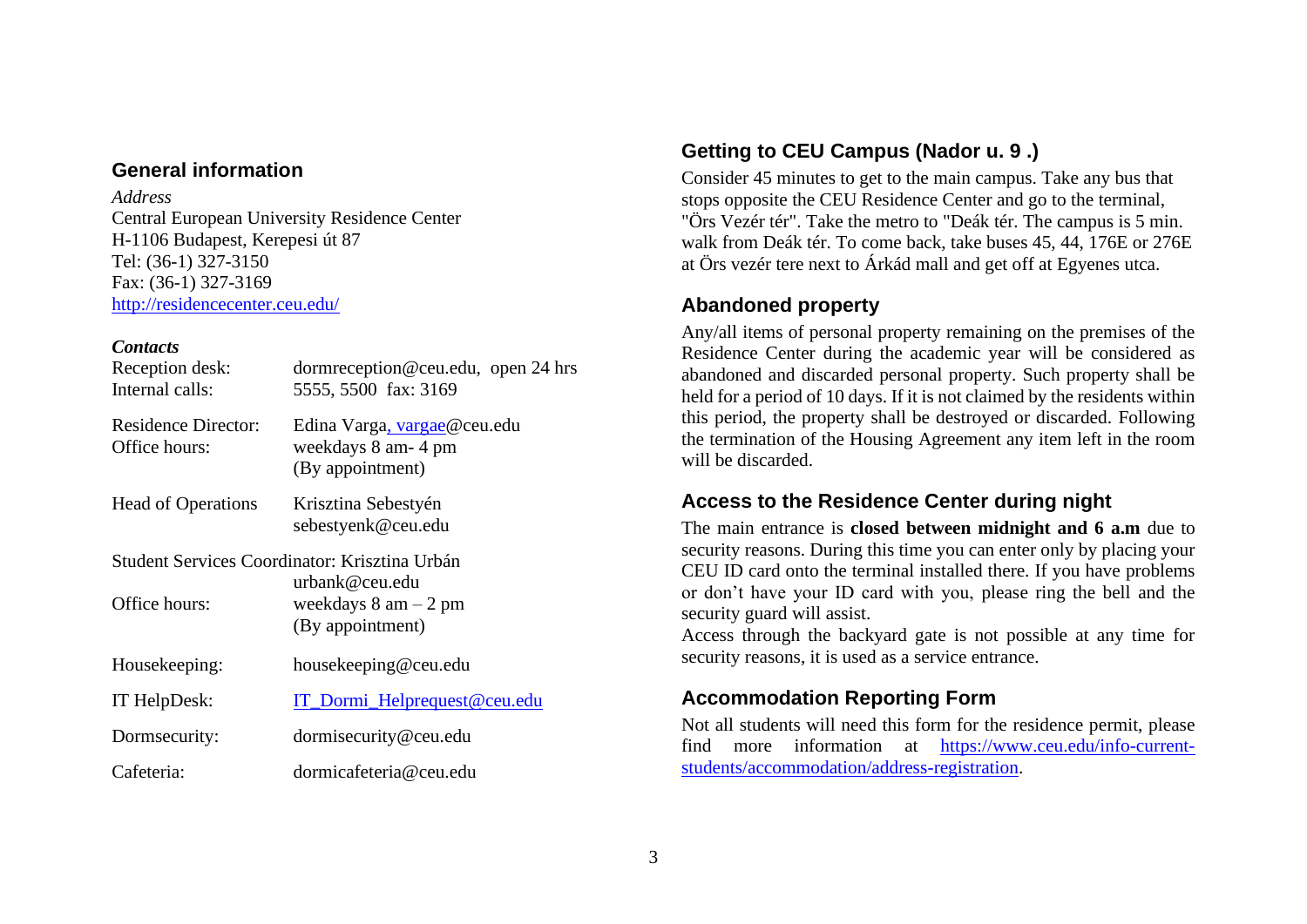BLANK FORM for residence permit can be picked up at the Student Center or at the reception of the Residence Center.

For the renewal of the residence permit, the completed form should be given to the reception to be signed by an authorized representative of the Residence Center. This process takes one weekday.

#### <span id="page-3-0"></span>**Bambus Bar**

Service is provided from 6 p.m. till midnight. It is not allowed to bring food or drink to the bar from elsewhere.

#### <span id="page-3-1"></span>**Bed linen**

Bed linen is changed monthly on the scheduled cleaning day. If you experience quality problems with the new bed linen, you may ask the replacement at the reception. Fresh bed linen can be ordered between two cleaning days at the reception, it costs 5 EUR.

### <span id="page-3-2"></span>**Bicycle racks**

Bicycles may be kept at one of the open air racks located in the backyard. Bicycles should not be brought into the building or tied to benches, rails and trees in the garden. Improperly parked bicycles will be removed by the staff.

CEU does not take responsibility for damages and/or stolen bicycles. It is strongly recommended to lock your bike.

#### <span id="page-3-3"></span>**Cafeteria**

The cafeteria offers breakfast, lunch and dinner. For lunch and dinner the 3-course student menu with filtered water is HUF 1350. A voucher for 7 meals is available at HUF 8500. If you have any dietary requirements please contact the Cafeteria Manager, Nady Sabet.

Daily offers are available as well. Payment is possible in cash or by credit card. Prices and opening hours are subject to change.

Opening hours: 7:00 a.m.—10:00 a.m. 11:30 a.m.—2:30 p.m. 6:00 p.m.—9:00 p.m.

It is not allowed to

- take out silverware, glassware, plates, etc. from the cafeteria / Bambus bar only in case you leave HUF 3000,- as a deposit at the cashier. Plastic boxes are available for take away, or you can bring your own.
- bring food and drink into the restaurant / Bambus bar from elsewhere.

## <span id="page-3-4"></span>**Certificate of Accommodation**

All resident students will need this form when they apply for their residence permit or registration card. If you need to extend your residence permit during the academic year, you may send a request to resman@ceu.edu.

Please note that you may also need an Accommodation Reporting Form for the residence permit, please find more information at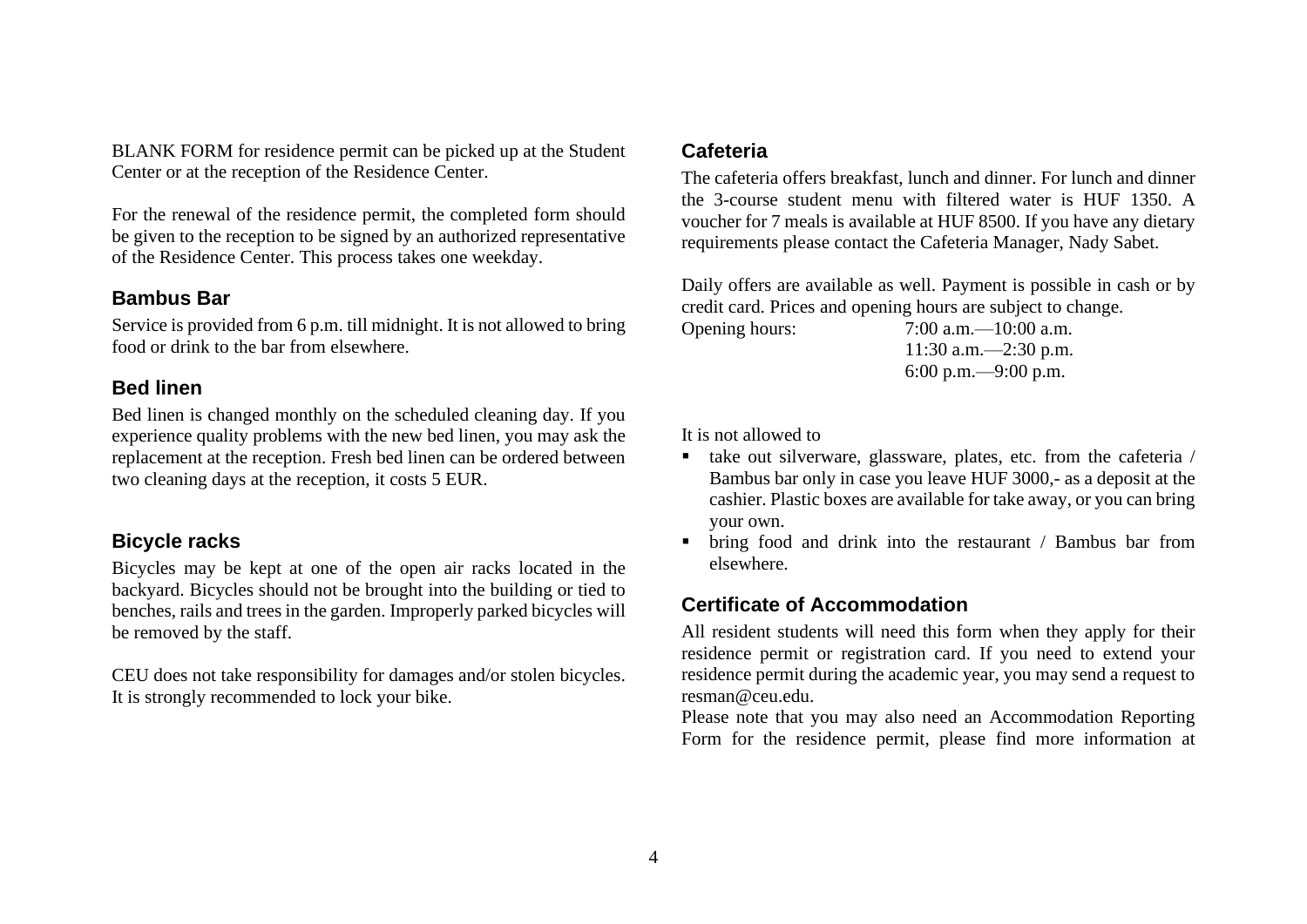https://www.ceu.edu/info-current-students/accommodation/addressregistration

### <span id="page-4-0"></span>**Check in procedure**

#### (*see also: registration form and guest)*

Upon arrival to the Residence Center, students are requested to check in at the reception desk. They are asked to complete a registration form, to sign the CEU Residence Center Housing agreement / Lease Agreement, and the Rules and Regulations, and to set up a time for room check to complete the damage declaration form. Students can enter their rooms with their CEU ID card.

### <span id="page-4-1"></span>**Check out procedure**

3 days before checking out the Residence Center, students are requested to set up a time for room check with the reception. The room check is done on the day of departure between 8 am and 4 pm. In case departure is before 8 am, the room needs to be checked on the day before departure.

**Students' guests have to check out upon departure by signing the registration form again.** Failing to check out properly would result in charges for the additional nights.

# <span id="page-4-2"></span>**Cleaning**

Lounges and corridors are cleaned from Monday to Sunday between 9 am and 5 pm. The staff cleans the rooms (including bathrooms) and provides clean bed sheets every month, towels are not provided. Rooms are cleaned some time from Monday to Friday, between 9 a.m. and 5 p.m. The cleaning schedule is posted on the central bulletin board on each floor. Students are not allowed to change their cleaning day or select a specific time slot for the cleaning. First cleaning is due one week after arrival. Cleaning staff will respect the privacy of students and will knock before entering the rooms. Housekeeping and management has the right to enter the rooms. If needed, the garbage bin should be put on the corridor in front of the door; the housekeeping staff will empty it between 9 am and 5 pm each day. If the resident does not let the cleaning staff enter the room, the cleaning will be postponed to the following week.

It is each resident's responsibility to keep his/her room in a clean and sanitary condition. In order to maintain a suitable level of cleanliness in the room, you cannot skip any cleaning day.

Extra cleaning can be ordered at the reception between two cleaning days. It costs 12 EUR for a single or shared room, 15 EUR for a onebedroom apartment, 20 EUR for a two-bedroom apartment. If extra cleaning is needed due to inadequate use of the room, the cost of the cleaning, 12 EUR will be charged to the student. If the room will need an immediate extra cleaning the Residence Center will charge the student without any previous warning.

Students are responsible for keeping the communal premises (TV lounges, study room, kitchens) tidy including own dishes and cutlery used in lounges/kitchens.

# <span id="page-4-3"></span>**Community expectations**

Living on campus implies the responsibility to contribute to the quality of life in the residential community. All communities expect their members to uphold their standards of behavior and to contribute to the welfare of the group. Residence Center policies and procedures are designed to provide an academic living environment consistent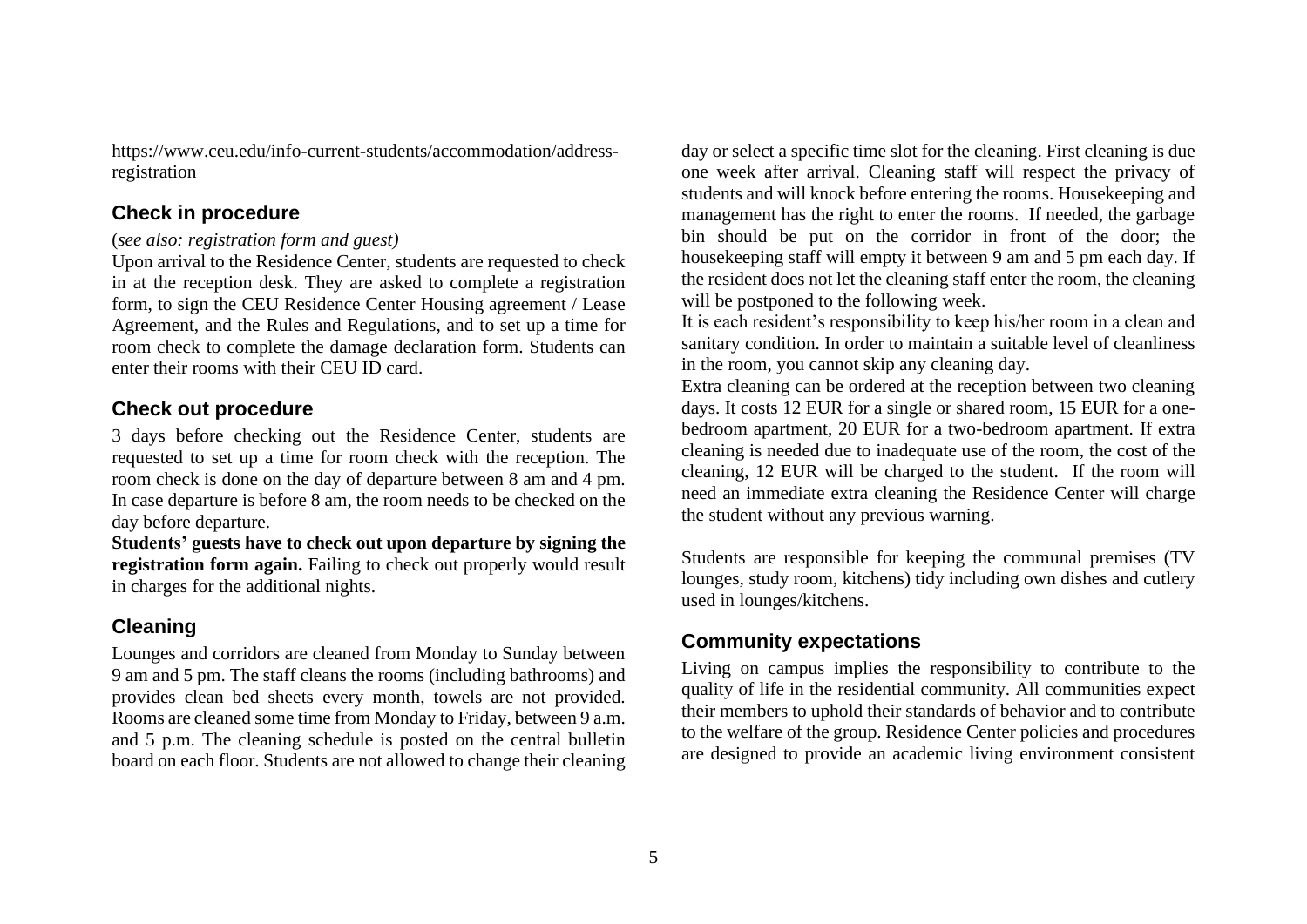with CEU policies, to help students understand their responsibilities as residents, and to provide fair and consistent treatment for all oncampus students. To be acceptable, all behavior must respect the dignity of others and the qualities of diversity. **It is requested from all students to show respect for the Center's staff and all community**. Students can ask the Student Services Coordinator to mediate when an amicable solution cannot be reached. Refusal to communicate with a staff member or ignoring a staff member's request constitutes a violation of the Residence Center Rules and Regulation. If the resident feels that the request of the staff member was not reasonable, or that the attitude or manner of the staff member was not appropriate, the resident still has to respect the authority of the staff member and must cooperate. In such cases, after the incident, the resident should submit a formal complaint in writing to the Student Services Coordinator describing the staff member's conduct. Suggestions or ideas for ways to improve the quality of life should be discussed with the Student Services coordinator first.

#### <span id="page-5-0"></span>**Complaint**

In case of an incident, students may report the case via e-mail to the Student Services Coordinator (urbank@ceu.edu or to the Director (vargae@ceu.edu)

## <span id="page-5-1"></span>**Computer**

CEU Residence Center has a PC lab.

The IT administrators, if accompanied by a security guard, are authorized to check the CEU IT network in students' rooms to ensure that it operates properly, and no illegal software is installed on the computers. In severe cases they may even disturb the ongoing work. Students are financially responsible for accidental or intentional damage on the CEU owned computers.

All CEU policies and guidelines concerning the use of the computing resources apply to the use of the Center's computer facilities and private laptops. For further IT related issues and regulations please see the Guidelines for Use of Network and Computing Resources on the [CEU Website](https://documents.ceu.edu/documents/g-0112)

# <span id="page-5-2"></span>**Computer labs**

There is a computer lab on the first floor. Computer lab is open to all CEU students (non-residents included).

Non-resident students have to register as daytime guest at the reception

Opening hours: non-stop,

assistance is provided from Monday to Friday 9 am. – 10 pm, and on Saturday – Sunday 1 pm. – 7 pm.

It is prohibited to drink or eat in the lab.

# <span id="page-5-3"></span>**Cooling**

Officially the cooling period is between 1 May and 15 October, but it might change depending on the weather conditions. Students can adjust the temperature in the room with the thermostat. Air-conditioning will shut down if you leave the window open.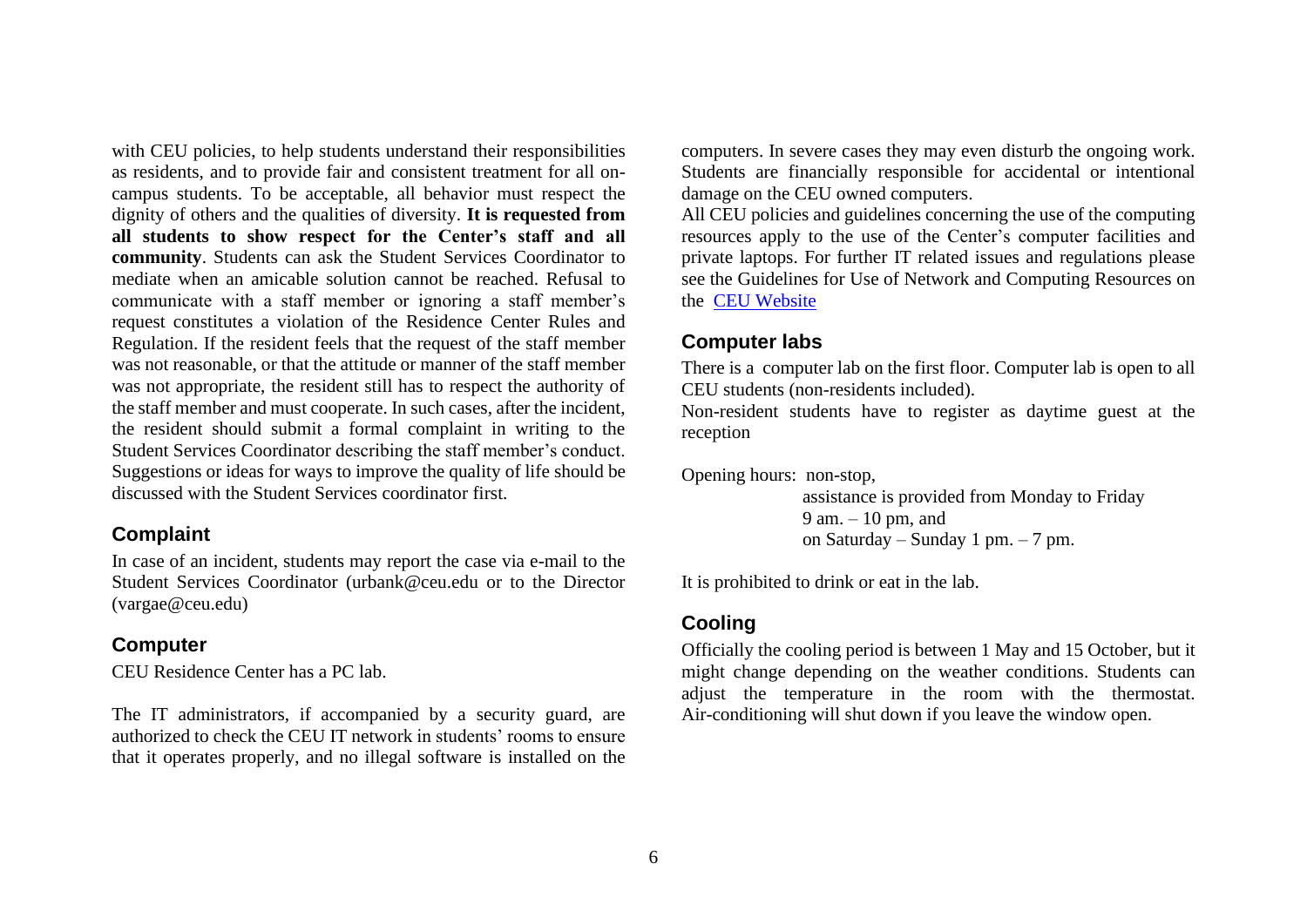### <span id="page-6-0"></span>**Damage Declaration form (DD form)**

Students will receive the DD form during the check in procedure in order to identify damage that exists at the time of moving in, for which the student will not be held responsible. Any damage discovered in the room may be reported within two days after arrival.

### <span id="page-6-1"></span>**Damage and other fees**

If a room is damaged in any way, and it is not indicated in the DD form the student will be charged the amount of the damage. Violating the House Rules may result in a fine. The cost of damage is payable at the reception desk within 30 days.

Housekeeping may take pictures of damages and misconduct.

Students are also responsible for any damage caused on the common premises. All rules apply to guests, and students are held responsible for the behavior of their guests as well as any damage they may cause. Before leaving CEU, graduating students need to ensure that they do not have any outstanding financial issues at the Residence Center in order they can progress in the Leaving Procedure.

The Student Records Office will withhold sending the diplomas and official transcripts unless all outstanding debts are paid according to the CEU "Policy on Holds."

# <span id="page-6-2"></span>**Data Protection**

The Residence Center's Privacy Notice can be found at the reception desk and on the Residence Center's web site: residencecenter.ceu.edu

### <span id="page-6-3"></span>**Electrical appliance**

(see also: hair dryer and ironing)

It is forbidden to use any electrical and/or cooking appliance in the rooms/common areas including but not limited to irons, electric heaters, hot plates, grills of any type, electrical ranges, toasters or water boilers due to fire hazard.

Forbidden electrical appliances used in the room or in the common lounges will be collected by the housekeeping and are returned by the end of the academic year.

## <span id="page-6-4"></span>**Fitness center, swimming pool, sauna**

It is open for all CEU students, faculty and staff

| Opening hours:    |                          |
|-------------------|--------------------------|
| weekdays:         |                          |
| in the morning:   | 6.30 a.m. $-10.30$ a.m.  |
| in the afternoon: | 4:00 p.m. $- 10:00$ p.m. |
| weekends:         | 10:00 a.m. $-10:00$ p.m. |

Opening hours are subject to change. Due to maintenance it is closed for certain days during the AY, students are informed in advance.

Rules and regulations are placed in the swimming pool /fitness room area. The locker key may be requested from the swimming pool attendant, after depositing your ID card. Towel is provided for the sauna. It is compulsory to use swimming cap in the swimming pool.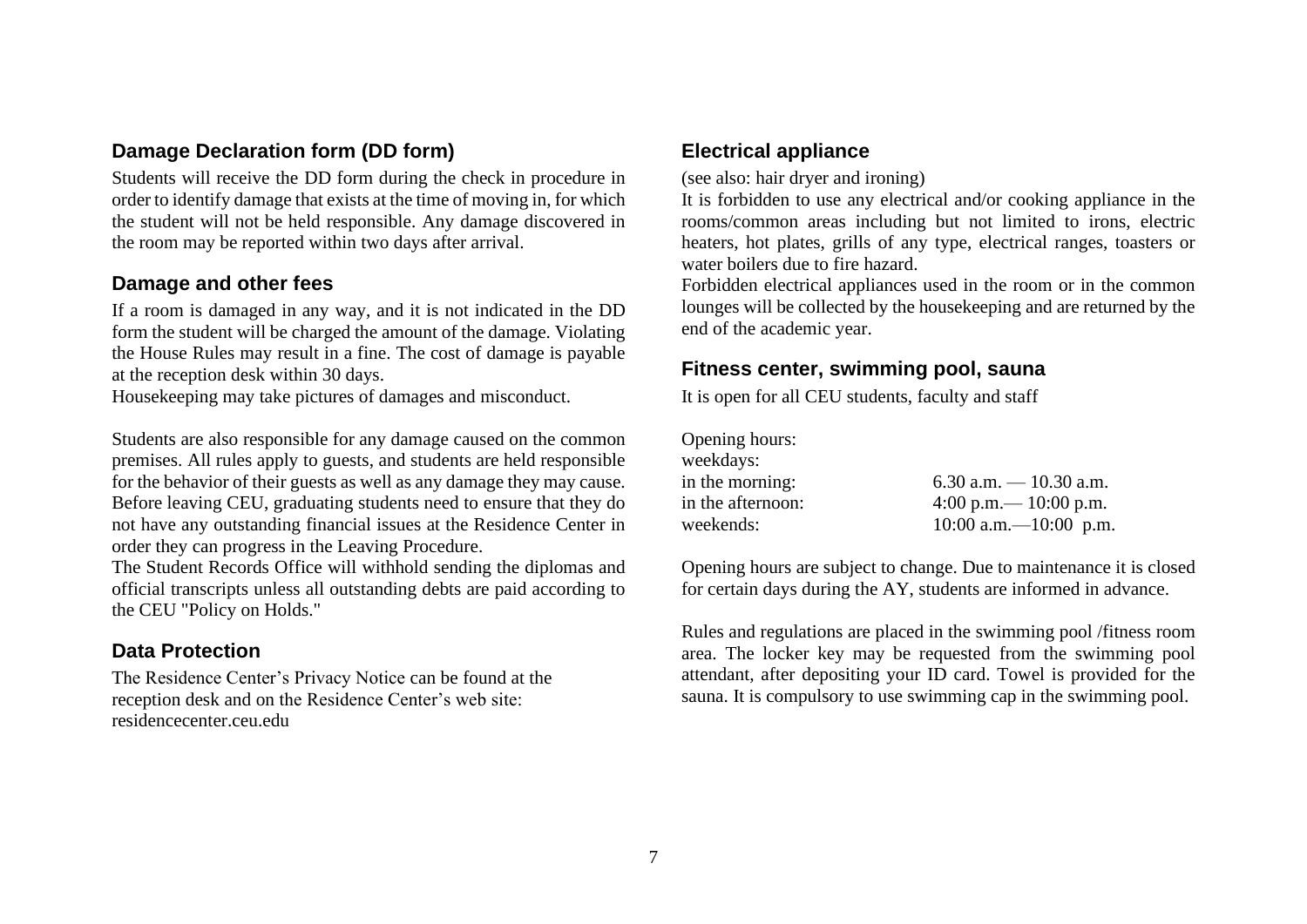#### <span id="page-7-0"></span>**Fire regulations and evacuation procedures**

*What to do in case of fire*  Anyone noticing a fire should **|** report this immediately to the security service at the reception from the corridors: 5555, from mobile phone: (36-1) 327-3150 or use the nearest alarm box in the corridor. The Fire Marshall's emergency toll-free number in Hungary is 105. In the case of a fire emergency call, the following information must be given: the exact location of the fire what is burning who and what is in danger how many people are injured the name of the person who is reporting the fire.

All students, employees and visitors should fully acquaint themselves with actions to be taken in case of fire, bomb alerts or other emergencies. Instructions are displayed in all rooms and elevators detailing these actions ("In case of Fire" notices). A training session on fire safety is obligatory for every student and employee each Academic Year. Fire drills are organized in order to ensure that evacuation procedures can be carried out smoothly in case of emergency.

Fire escapes routes are marked by international symbols of green/white lights. In case of a fire everyone should spread the alarm and evacuate the building immediately through the nearest emergency exit. The use of elevators is not allowed. The escape routes and doors must not be blocked at all.

Smoke and fire detectors are installed in all CEU buildings. Fires or areas of smoke will automatically sound the alarms. (Please note that smoking is allowed only at designated smoking areas.)

### <span id="page-7-1"></span>**Green hotel**

(see also: recycling policy)

The Residence Center is a "Green Hotel", rooms are equipped with energy monitoring system. Please note that the electricity will shut down in the room when the ID is not placed in the holder next to the thermostat.

Students are requested to follow the recycling policy of the Residence Center. Selective waste bins are placed in the common areas, please follow the instructions.

Composting boxes are located at the backyard, please follow the instructions placed on it.

#### <span id="page-7-2"></span>**Guests**

(see also: check in/check out procedure, registration form)

Resident students can have guests. It is the responsibility of the residents to register their guests and they will be held accountable for all their actions in the Residence Center.

The resident student should fill in the guest reservation form at least one day prior to the arrival of the guest.

**For safety reasons all type of guests (listed below) have to be registered upon arrival at the reception by completing a registration form. Upon departure, the guest has to check out by signing the form again.**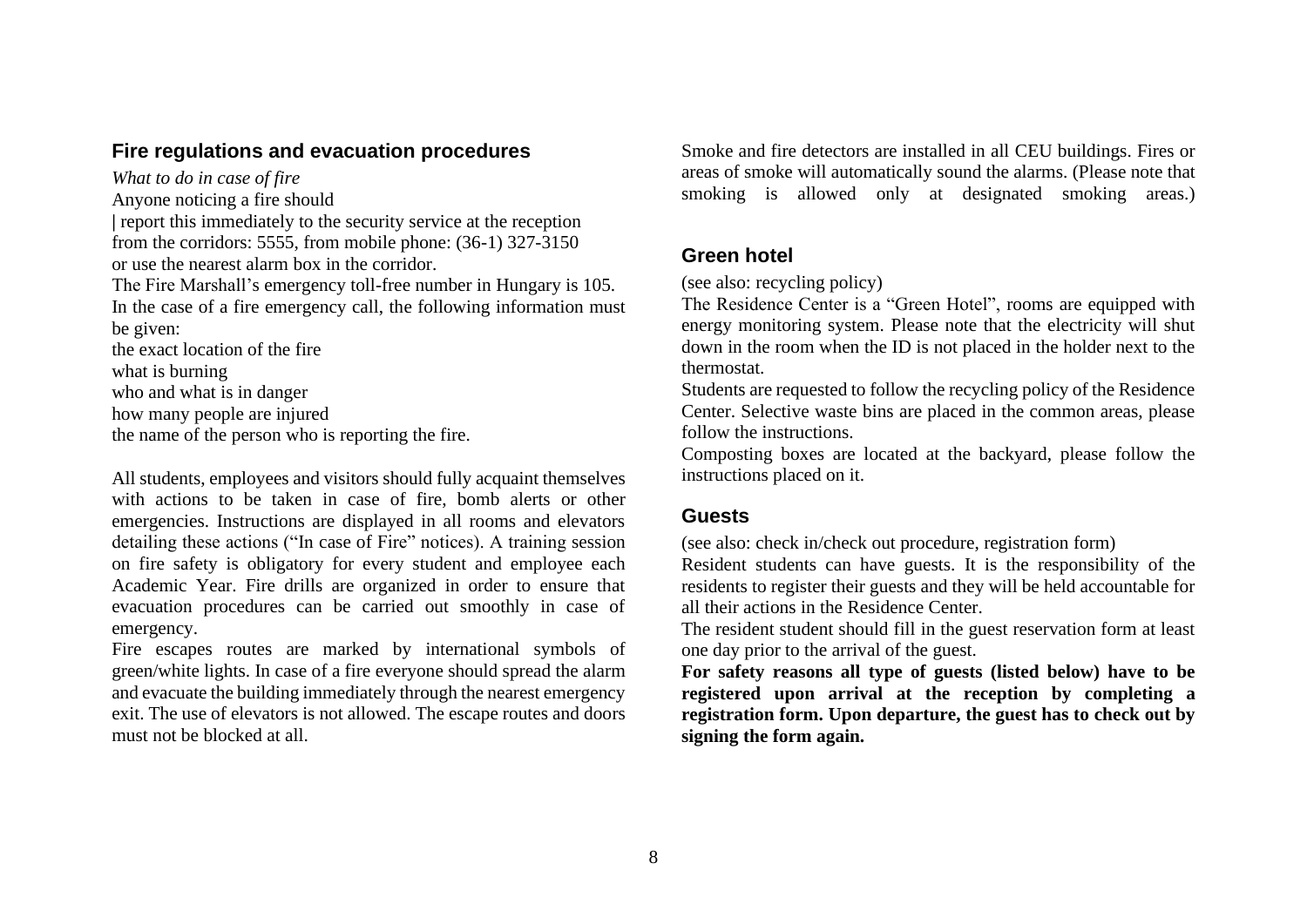Failing to check out properly would result in charges for the additional nights.

#### *Daytime visitors*

They can stay until 12 midnight in the Residence Center free of charge. Guests staying after midnight will be considered as overnight guests. In the event of a daytime guest stays after midnight and does not modify his registration at the reception, he has to pay HUF 8000.

#### *Overnight guests with separate room request*

Upon availability, residents may reserve a single room for their guests for 6 000 HUF / night, a double room for 8 500 HUF / night. Tourism tax is an extra 300 HUF / person / night.

In case of visa application the total sum has to be paid in advance according to the Hungarian law. This amount cannot be reimbursed later.

#### *Overnight guest in student room*

One student (in single room or in double room with single occupancy) can only have one guest per night in his/her room and the student must be present during the guest's stay. **Students in shared rooms are not allowed to have overnight guest in their rooms**. The cost of an overnight guest in student room is 3000 HUF per night, plus tourism tax. Guests are eligible to use all facilities.

The price remains the same even if you refuse to get an extra bed / extra mattress and bed linen.

The extra bed will be delivered to the room within 2 hours after checking-in.

**Failure of registration of an overnight guest will result in a charge of HUF 8000/night /occasion. At second notice exclusion of the student from the Residence Center will be initiated**.

#### <span id="page-8-0"></span>**Hair dryer**

It can be borrowed for one day from the reception desk. A deposit of HUF 5000 is required. Students have to make sure to return the hair dryer right after they have used it.

#### <span id="page-8-1"></span>**Heating**

Officially the heating period is between 15 October and 1 May, but it might change depending on the weather conditions. Students can adjust the temperature in the room with the thermostat.

### <span id="page-8-2"></span>**ID card**

(see also: access to the Residence Center during night)

All residents must show their CEU ID card when requesting a room. ID cards open the room assigned for the student during the given Academic Year. It is forbidden to give room access or ID cards to a third person. Not complying with this rule can result in the immediate termination of the housing agreement.

Students who lock themselves out of the room can request their room to be opened from the reception desk.

Lost ID cards must be immediately reported at the reception desk and to Istvan Laszlo Takacs, Campus Services coordinator at [takacsi@ceu.edu.](mailto:takacsi@ceu.edu) Replacement fee is 15 EUR, replacement can be arranged with Campus Services.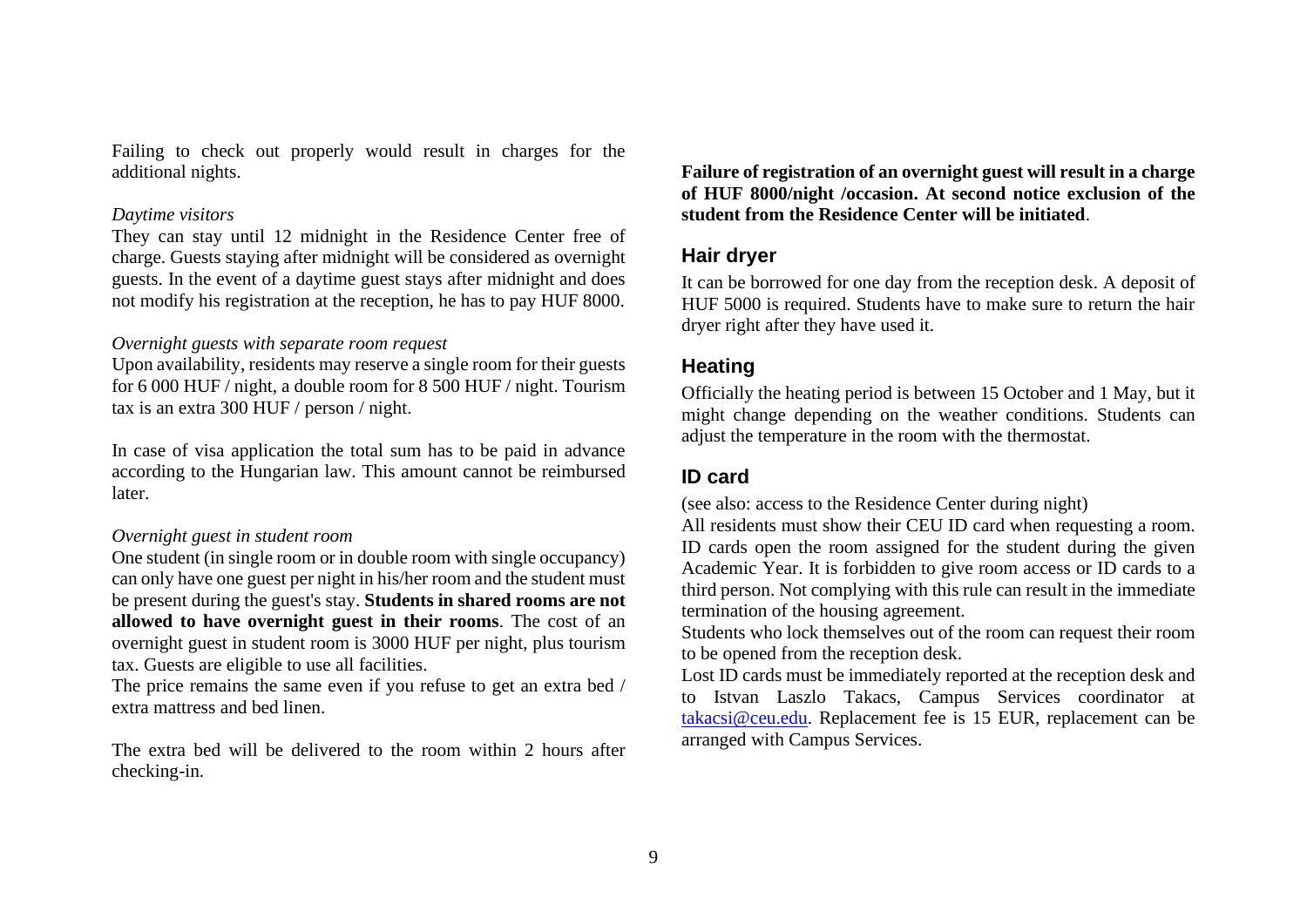Visitors must register for a visitor card at the reception each time they enter the building.

ID card must be presented /placed to the terminal installed at the main entrance during night between midnight and 6 a.m.

The Security guards and receptionists are authorized to check the ID cards at any time in the building and the premises.

### <span id="page-9-0"></span>**Internet**

The Center has two computer labs with broadband Internet access.

Students' access to the internet and to the IT systems via a private laptop will be blocked immediately, if proper security does not exist on the respective laptops. The whole Residence Center is a Wi-Fi covered area.

# <span id="page-9-1"></span>**Ironing**

Irons can be borrowed from the reception desk and can be used in the laundry room. A deposit of 5000 HUF is required Students have to make sure to return it right after they have used it. Ironing boards can be found in the laundry. The laundry is the only designated place for ironing, it is forbidden to use iron in the room for safety reasons. Violators of this rule will be charged 5000 HUF. If the carpet is burnt by iron, the replacement of the carpet is 40 000 **HUF** 

# <span id="page-9-2"></span>**IT helpdesk**

IT\_Dormi\_Helprequest@ceu.edu, located on the first floor.

Opening hours:

Monday to Friday  $9:00$  a.m.  $-10:00$  p.m, and

## Saturday – Sunday – 2:00 p.m. – 8:00 p.m.

The on-site IT administrators are in charge of solving all hardware or software related problems. Each student is allowed to turn directly with her/his IT related problem to the on-site IT administrators, who will do their best to fix the problem as soon as possible. If the problem – due to the complexity of the request - cannot be solved by the onsite personnel, then the central CEU IT Service Desk will be involved.

The Helpdesk administrators of the IT Department are exclusively responsible for operating IT equipment (desktops, laptops, etc.) of CEU, they are not in charge of supporting private laptops of the students.

# <span id="page-9-3"></span>**Keycard for guests**

Students requesting a separate room or an extra bed for their guests will receive a blank keycard when the guest checks- in so that the guest can enter the room. These keycards must be returned to the reception desk when the guest checks out. Fee for lost / not returned cards is 1000 HUF.

# <span id="page-9-4"></span>**Kitchen**

There is a small kitchen on each floor.

Kitchens include an electric stovetop, exhaust fan, sink and two refrigerators. Students provide their own cookware and dishes.

Common courtesy requires that students clean up after meals in the kitchen. Housekeeping has the right to throw out dirty dishes and utensils from the kitchen.

The door has to be closed at all times.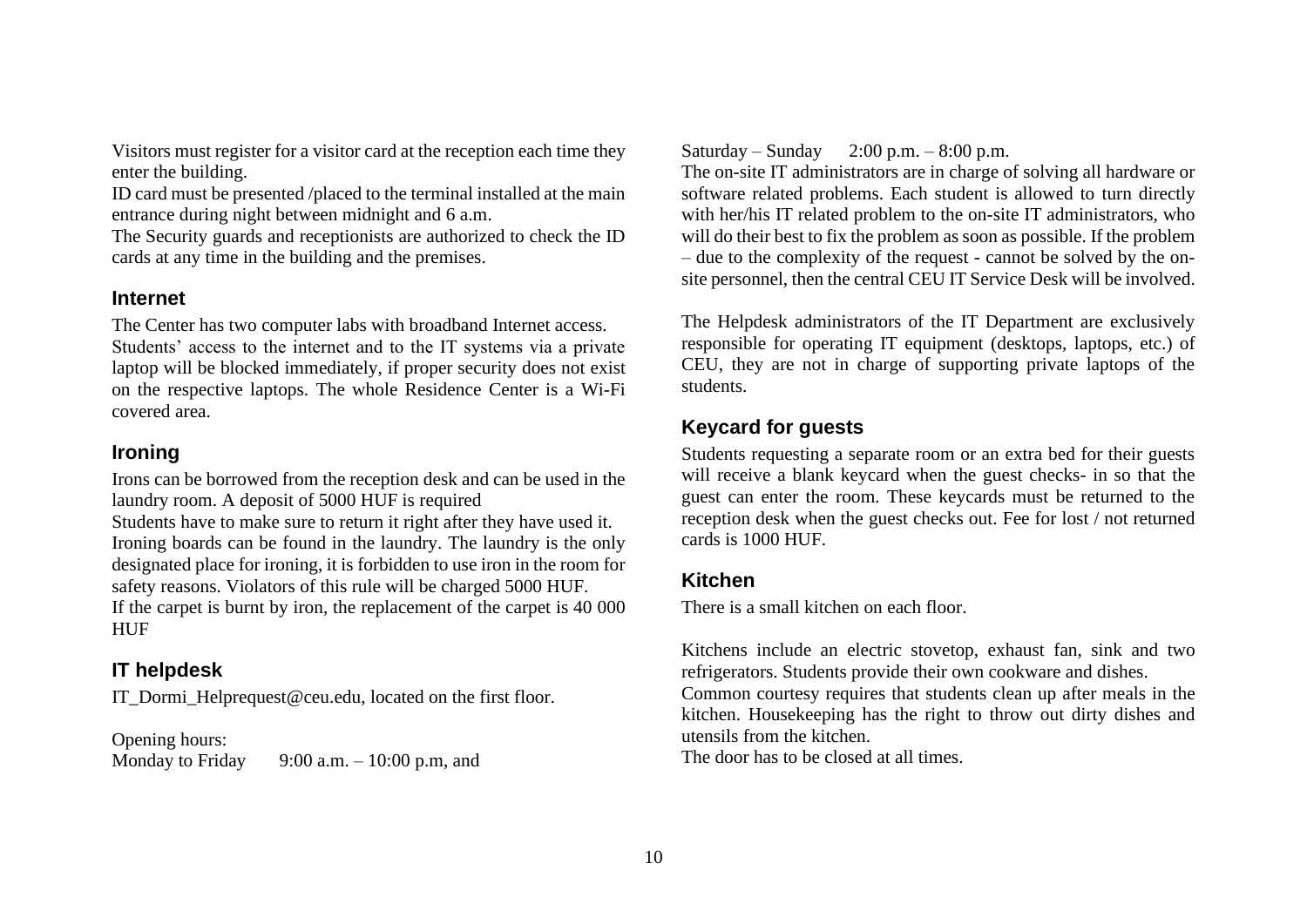Never leave cooking food unattended. Do not use the kitchen for private parties.

It is forbidden to use extra hot plates in the kitchen lounges and in the TV lounges on the floors, only the electric appliances provided by the Residence Center can be used. Housekeeping has the right to confiscate any appliances found in the lounges and they are returned by the end of the academic year.

## <span id="page-10-0"></span>**Laptops**

IT administrators are exclusively responsible for operating IT equipment (desktops, laptops, etc.) of CEU, they are not in charge of supporting private laptops. However, the IT administrators will assist students how to log into the CEU's or Business School's IT systems by using a private laptop, they will check security solutions on private laptops. Students' access to the internet and to the IT systems via a private laptop will be blocked immediately, if proper security does not exist on the respective laptops.

All CEU policies and guidelines concerning the use of the computing resources apply to the use of Center's computer facilities and private laptops.

# <span id="page-10-1"></span>**Laundry**

A laundry with washing and drying machines is available in the basement. The laundry is open 24 hours a day.

Washing machines and dryers are operated with tokens that can be purchased for 400 HUF at the reception desk.

#### Please see Ironing.

Students are asked to fill out the Laundry Form posted on the machines, your room number and expected end time of your washing has to be indicated.

## <span id="page-10-2"></span>**Luggage room**

The security services should be contacted in order to use the safe and the Luggage Room.

## Opening hours: 6:00 a.m. — 10:00 p.m.

Long-term resident students moving out of the Center may leave their luggage in the luggage room. Students will receive a confirmation paper from the security service. Belongings can be collected by showing this paper and an ID. **The Center stores the belongings left in the luggage room up to six months.** After this, any luggage that was not collected will be destroyed by the Residence Center and neither the Residence Center nor CEU shall be responsible for the left luggage and no claims concerning the left luggage shall be fulfilled. The luggage room can be used only by resident students and only a limited number of luggage per person can be stored due to the lack of space. The number of luggage is limited to 2 boxes / size: 44\*40\*45 cm / or 2 bags per person only. The security service will not store open bags and nylon bags.

## <span id="page-10-3"></span>**Mail**

Students who receive mail or package will be informed on the notice board at the reception. If you await a package and it has to be paid upon delivery, you are requested to leave the delivery cost at the reception in advance.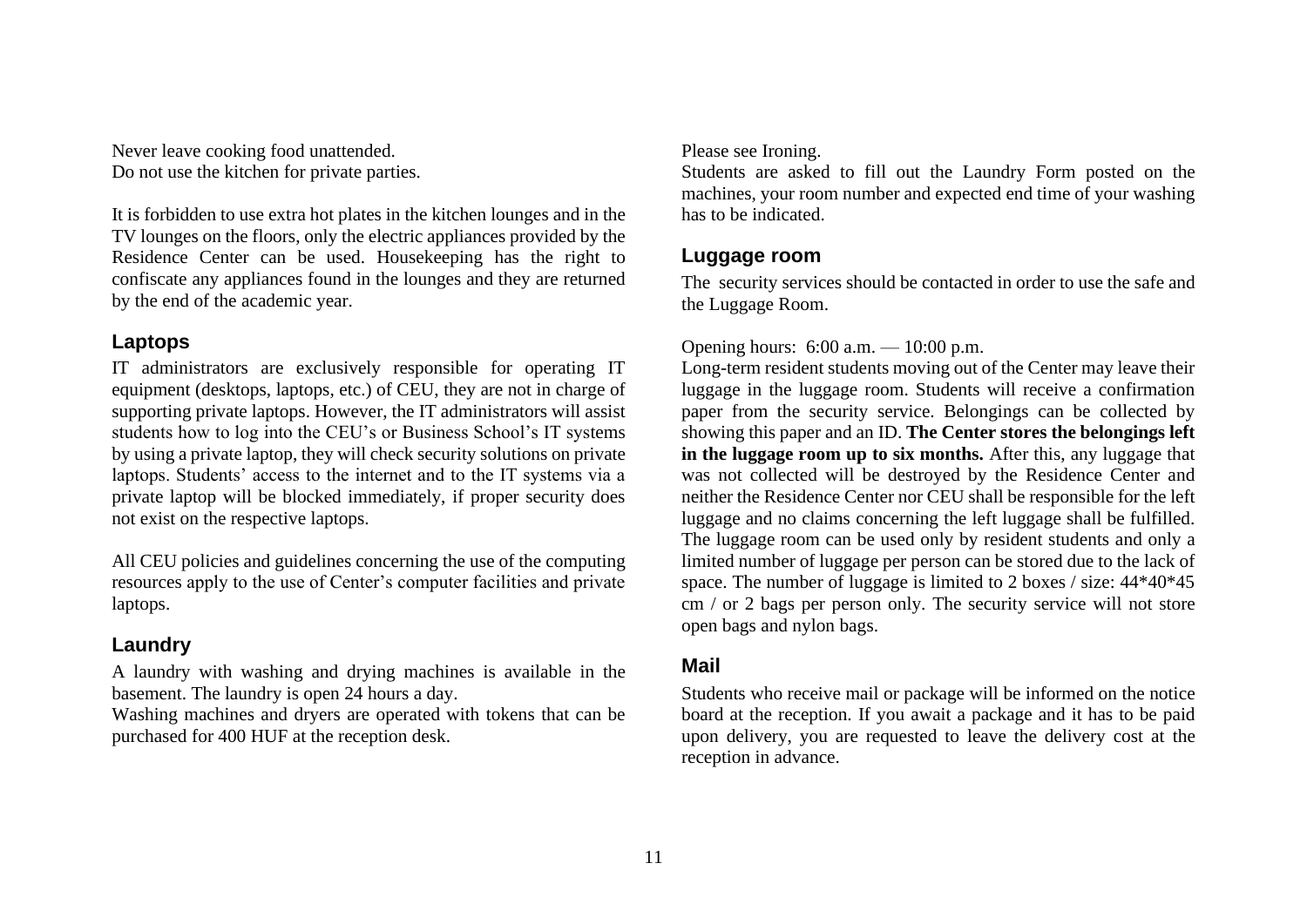Student ID card should be presented when retrieving a package. We cannot keep mail for anyone once they have left the Residence Center. If mail is delivered after you leave, it will be automatically returned to sender.

### <span id="page-11-0"></span>**Maintenance in the room / common areas**

The management will do every effort to avoid disturbances. In case of urgent maintenance of rooms and common areas the quiet hours might be suspended. In case of noisy scheduled maintenance work is needed the management will inform students in advance.

In case of maintenance, the student will be informed and might need to move out from his/her room to another within two days.

Residence Center staff has the right to enter the room if the resident is not present for improvements, repairs and maintenance.

### <span id="page-11-1"></span>**Maintenance list**

There is a maintenance list at the reception. If you experience any problem in your room, please report it at the reception immediately. Please do not try to repair it by yourself.

# <span id="page-11-2"></span>**Medical Emergency Line**

In case of emergency you should call the Residence Center's reception. Phone: +36 -1-327-3150 (if calling from a CEU phone: ext. 5555 or 5500). The reception desk can arrange ambulance service for you or call the 24 hrs medical phone number. Further details and information on services are available in the Student Handbook.

In case you are not able to contact the reception desk but you need medical advice or immediate help, please call the CEU MEDICAL CENTER. Before calling, please organize your thoughts about your emergency condition and be ready to identify your location so that you can answer the assistant's questions.

- During the consultation hours, weekdays between 9.00 a.m. and 4 p.m., please visit or call the CEU Medical Center at the main campus: Budapest,V. District, Nádor u. 11. (Phone: + 36 1 327 3815)
- On weekends and weekdays outside of consultation hours you can call the CEU emergency medical phone number: +36 30 175 3148.

The doctor may respond to your situation as follows:

- Advise you to see your doctor or psychologist at CEU during business hours,
- Advise you to see or to call a doctor on duty at the Medical Emergency Office of the 10th disctrict in Budapest, Pongrácz út 19. Phone number: +36 1 261 5834.
- Advise you to visit a doctor at the Transplantation and Surgery Clinic of Semmelweis University where you will receive medical assistance or advice you about further steps you need to take.
- **•** Inform you about insurance related issues.
- In case you need to arrange immediate medical assistance or you need to call an ambulance, the operator will help in arranging assistance for you.

## <span id="page-11-3"></span>**Mini market (grocery store)**

There is a small grocery store on the ground floor, next to the main entrance. It offers basic student needs at reasonable prices.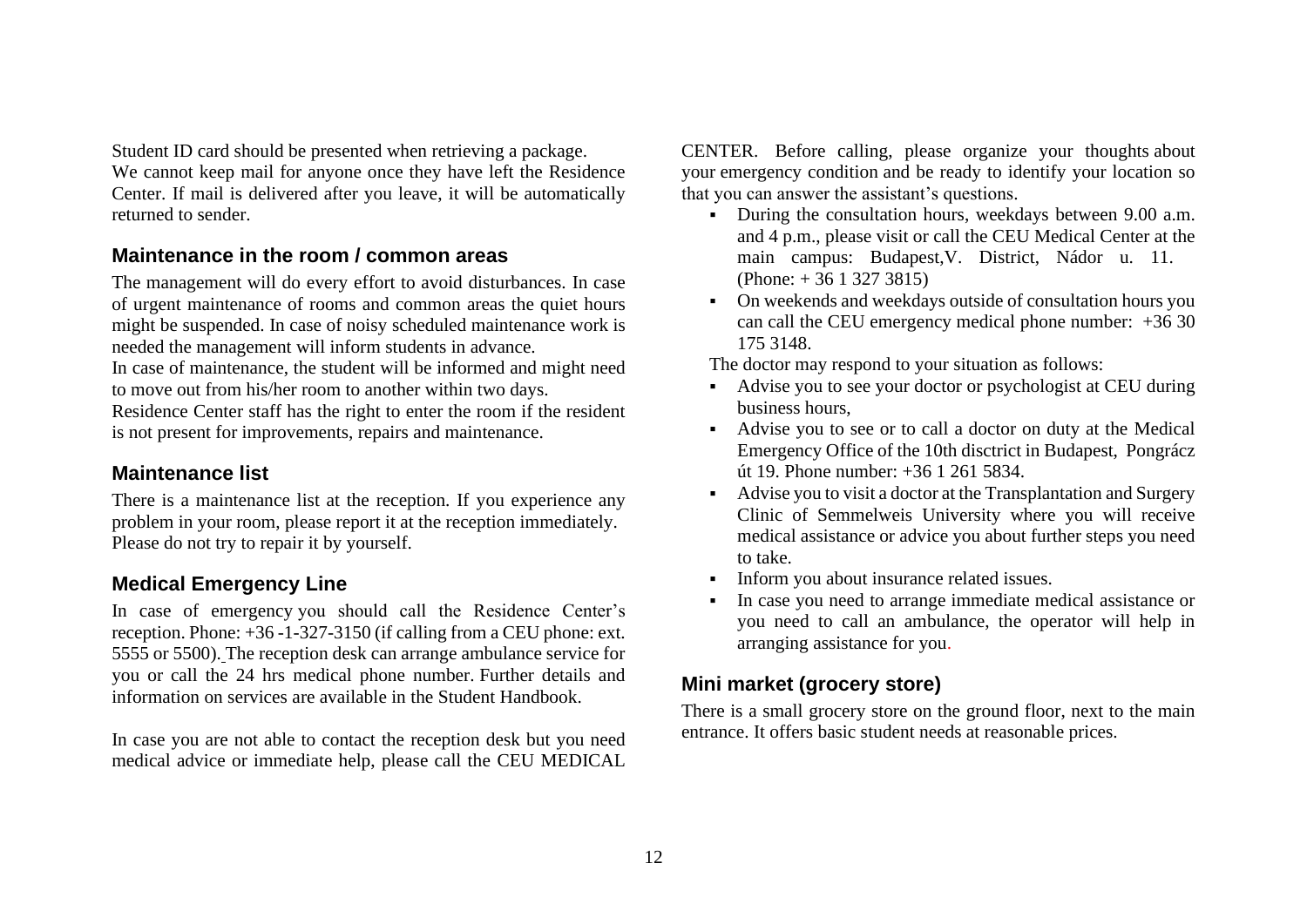### <span id="page-12-0"></span>**Misconduct and offenses**

In the event of any misconduct or offense, the rules and regulations of the *Code of Ethics and the Residence Life Code* of Central European University shall apply. If an immediate sanction is deemed necessary, the Student Services Coordinator will promptly submit a complaint directly to the Dean of Students who, in consultation with the Provost, will decide whether to submit the claim to the Disciplinary Committee. The persons or university body the complaint was lodged with may decide upon an immediate sanction, including expulsion from the Residence Center. In the event of disagreement over an immediate sanction, the student may file a complaint with the Disciplinary Committee or an appeal of the decision of the Disciplinary Committee to the Grievance Committee, respectively.

The Disciplinary Committee or the Grievance Committee has the right to suspend the immediate sanction pending its final decision.

#### <span id="page-12-1"></span>**Outdoor sports grounds**

#### *(see also: tennis court)*

Basketball/football/volleyball court, tennis court is available. The outdoor sport grounds are available till 10 p.m. Sports equipment (basketball, volleyball, football, table tennis rackets, etc.) can be borrowed at the reception.

#### <span id="page-12-2"></span>**Parking**

The daily rate is HUF 600/day, but resident students can use the parking area of the Center for a discounted monthly fee of 10 000 HUF/month /car and 5 000 HUF/month/motorbike.

#### <span id="page-12-3"></span>**Party**

Students have the possibility to organize events / parties in Don Pub Low for a deposit of 10 000 HUF. This will be held back till the next working day. If there was not either damage or need for an extra cleaning caused at the venue of the party, it will be reimbursed. In case a bigger room is needed, a conference room (if available) can be reserved the same way for a deposit of 25 000-40 000 HUF, depending on the size of the room.

Students may organize general events, parties in Bambus Bar. An approval has to be requested from the Student Services Coordinator.

For any party an application form must be filled in 3 days prior to the party. Students may rent technical equipment (if available) for their party by using the same form.

It is not allowed to use the lounges on the floors for private parties or for spontaneous gatherings.

#### <span id="page-12-4"></span>**Pets**

<span id="page-12-5"></span>Pets are not allowed in any area of the Residence Center.

### **Phone**

Phone calls can be received on the extension sets located in the corridors on each floor, but these sets can be used for making internal calls only.

#### <span id="page-12-6"></span>**Policy on Holds**

Failure to meet any obligation to the university and the Residence Center, including those conditions set forth in the individual's enrollment confirmation form and financial obligations, will result in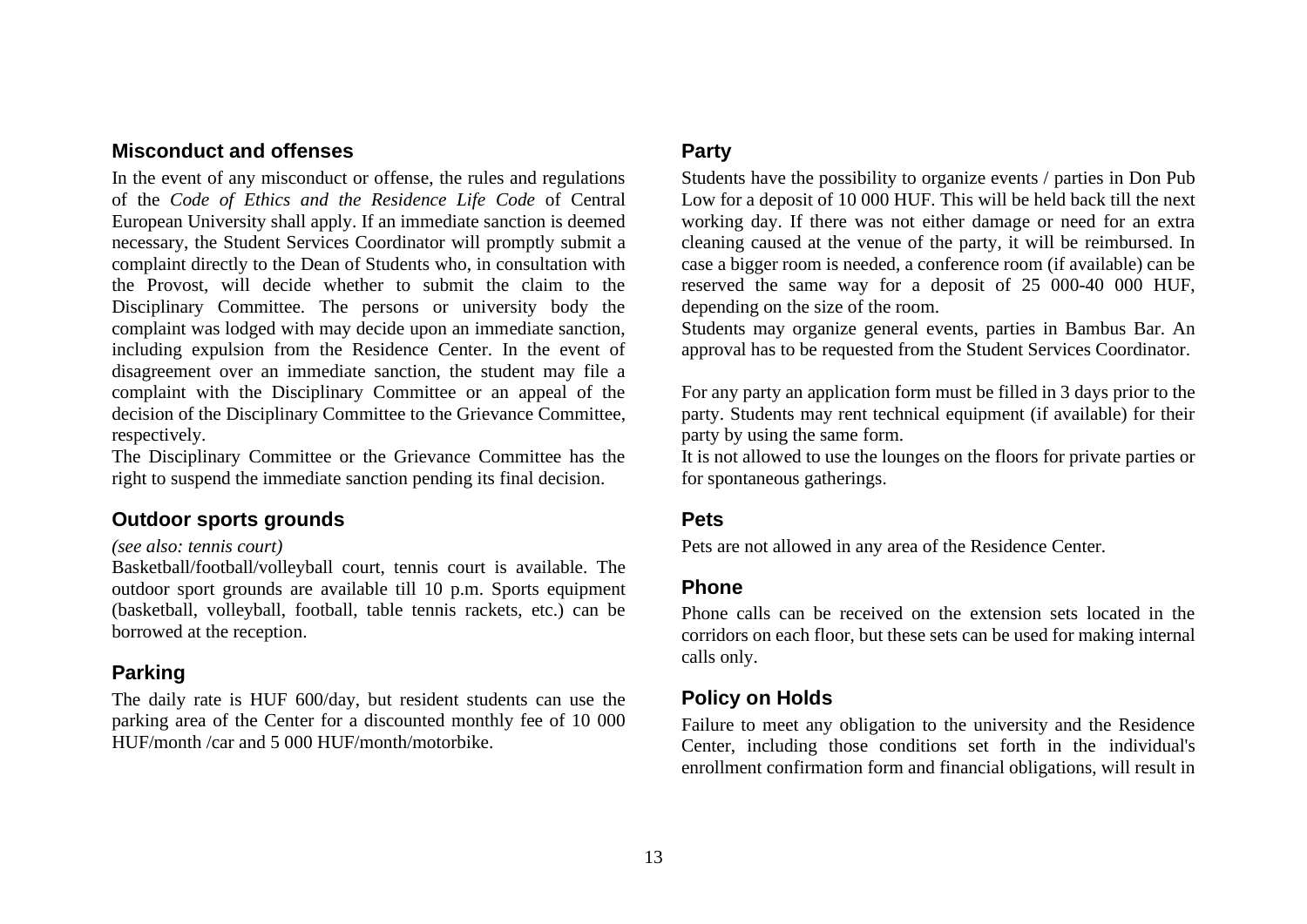suspension of access to student services. These include—but are not limited to—issuance of transcripts and diplomas, access to any of the following: the CEU computer network; the CEU Library; medical services; the University Information System (rental accommodation database, matriculation form, class registration); research grants and fellowship stipends. The Policy on Holds will be applied until the obligation is met and the hold is cleared by the respective office.

#### <span id="page-13-0"></span>**Posters / pictures on the wall**

Students may put posters up on the board provided in the room. However, if you put posters on the walls and damage is caused then you will be billed for the repair. We do not recommend any kind of adhesive product for use on walls as they will remove the paint and /or leave residue behind. In case of wall damage a fixed amount has to be paid. Please see damage declaration form for costs. The use of pins and tacks on walls is strictly prohibited.

Posters on the doors facing the corridor will be removed. Posting signs and posters in common areas without the prior approval of the Student Services Coordinator is not allowed. Any poster deemed to be offensive will be removed.

## <span id="page-13-1"></span>**Printing Quota**

Each student is allowed to print a definite number of pages during their studies free of charge. The printing quota is monitored by the IT administrators. In case one runs out of the printing quota additional pages can be bought via the Finance Office of the CEU (contact: Monument Building - Nádor Str. 9., Basement, cash desk opening hours: 9 a.m.-1 p.m.)

The printing quota can be refunded in case of bad quality prints, students have to show the bad quality prints at the IT Helpdesk in the Residence Center, the Helpdesk will approve the number of bad quality pages and make steps to credit these pages.

## <span id="page-13-2"></span>**Prohibited activities**

Prohibited activities that are illegal or pose danger to the community 1. Commission of any offense prohibited by the laws of Hungary.

2. Use, sale, possession or distribution of any drugs, possession and promotion of drug paraphernalia.

3. All conduct of violence or any other activity including sale or distribution of hate paraphernalia and music, which may present a danger to the safety of the Residence Center's community.

4. Use, possession, display or storage of any weapon, dangerous instrument, explosive device, fireworks, or dangerous chemical.

5. Distribution and/or sale by students of alcoholic beverages.

6. Subletting the room to a third party is forbidden.

7. Students are expected to respect their community and the staff at all times.

8. Drunken and/or disorderly conduct will not be tolerated and is subject to sanctions. Repeated offences will result in dismissal from the Residence Center.

## **Prohibited activities that are demoralizing or infringe upon the rights of others**

1. Willfully or defiantly violating or promoting violations of the terms of the Residence Center Rules and Regulations or the CEU's Code of **Ethics** 

2. Violating any disciplinary sanction imposed for an earlier violation.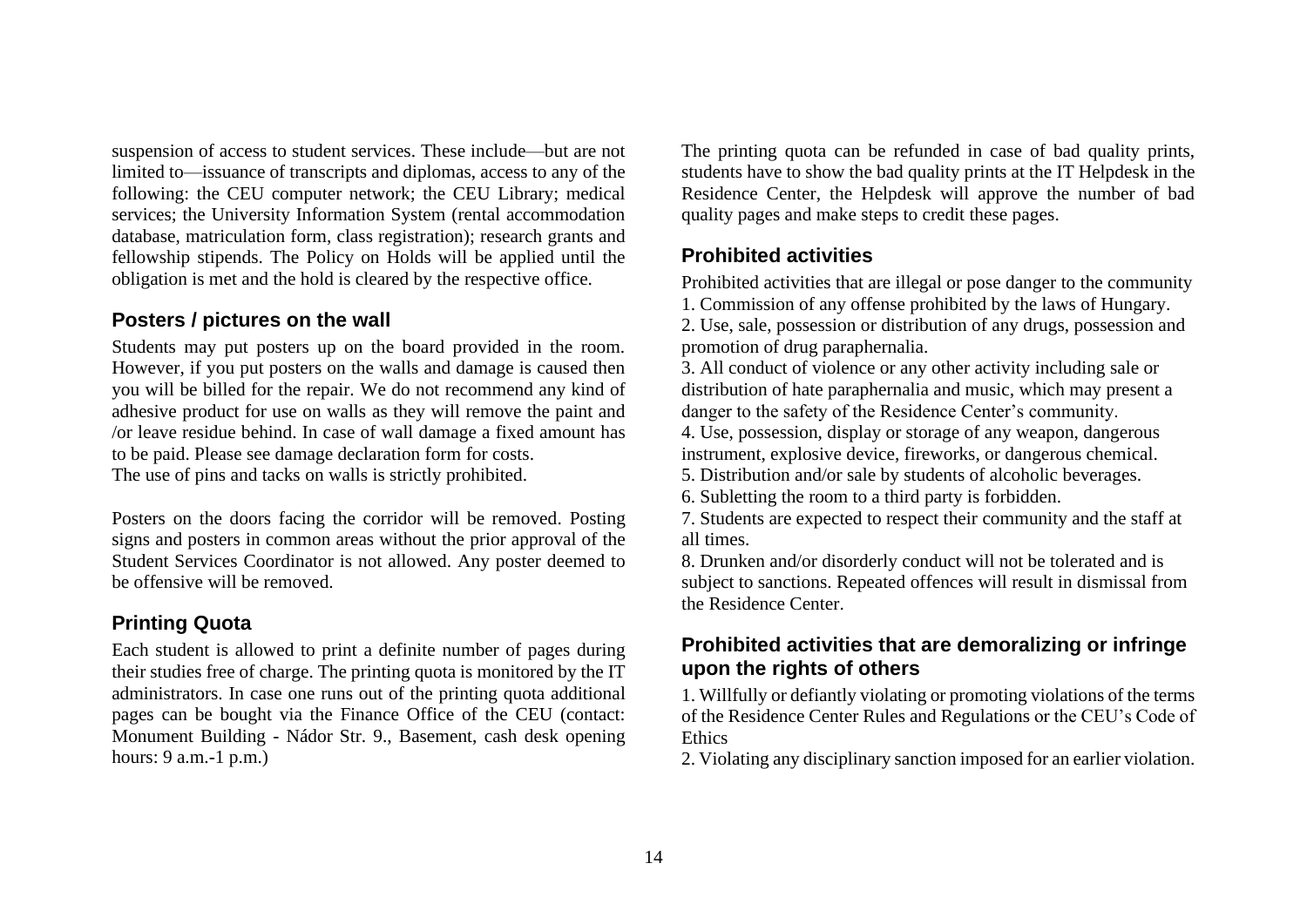3. Interfering with any CEU-sponsored activity.

4. Failure to comply with the directions of authorized agents acting in good faith in the performance of their duties, including CEU and CEU Residence Center management/staff, law enforcement or security officers.

5. Failure to provide information upon request by CEU and CEU Residence Center personnel or agent acting in good faith or furnishing incorrect information, including false identification.

6. Endangering, threatening, intimidating, bullying or causing physical harm to any member of the CEU community or to oneself.

7. Interfering with any disciplinary process, including but not limited to, tampering with physical evidence or inducing a witness to provide false information or to withhold information.

8. Any attempt to commit or conceal an act of misconduct prohibited by rules is subject to sanctions to the same extent as completed acts.

## **Prohibited activities that constitute fraud or violation against property**

1. Defacing rooms with nails, tacks, paint, staples, glue, tape, screws, graffiti, glow-stickers etc. is prohibited.

2. Unauthorized presence in or unauthorized use of the Center's property, resources, or facilities.

3. Misrepresenting oneself or an organization as an agent of the CEU or the Residence Center.

4. Forgery, falsification, unauthorized alteration, or misuse of documents, records, or identification, including, but not limited to electronic software and records.

5. Initiating, causing or contributing to any false report, warning or threat of fire, explosion or other emergency.

6. Possessing property the student knows or has reason to believe may be stolen or misappropriated, including illegal software.

7. Misuse, theft, misappropriation, destruction, damage, or unauthorized use, access, or reproduction of property, data, records, equipment or services belonging to the CEU or the Residence Center or to another person or entity.

## **Prohibited activities that are discriminatory or violate another individual's person or dignity**

1. Engaging in any act of physical violence against another member of the community.

2. Engaging in discriminatory activities or using discriminatory or hate rhetoric deemed inappropriate by designated CEU official, on the basis of age, ethnicity, gender, disability, color, national origin, race, religion or sexual orientation.

3. Engaging in hazing, harassment or repeated unwanted contact against another member of the community.

4. Engaging in any sexual harassment, offense, including but not limited to, sexual assault or public indecency.

# **Prohibited activities that impose hazard to the physical safety of others**

1. Using of any electrical and/or cooking appliance in the rooms including but not limited to hot plates, grills of any type, electrical ranges, toaster-ovens or water boilers. Any questions about appliances prior to use must be directed to the Student Services Coordinator. Housekeeping has the right to confiscate any illegal appliances found in the residents' rooms.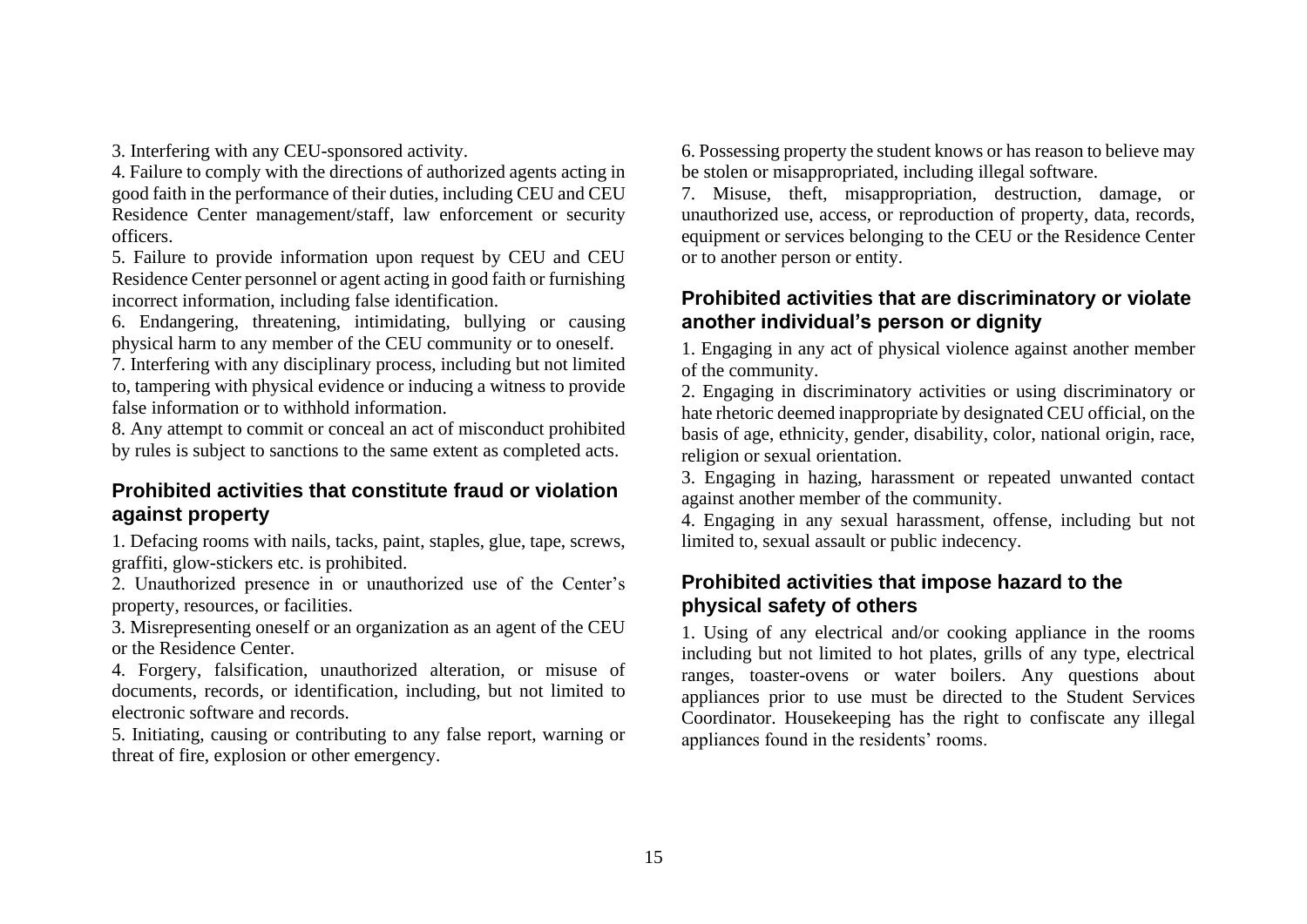2. Smoking on the premises except at one of the outdoor designated areas.

3. Using candles and incense are expressly forbidden in the residence rooms. Additionally, the burning of any substance or the use of any sort of open flame is prohibited.

4. Setting fires, intentionally or recklessly, misusing or damaging fire safety equipment, including, but not limited to, alarms, heat sensors, smoke detectors, hoses, fire extinguishers, and emergency telephones. 5. Unjustified setting-off of the building's fire alarms will result in the student's charge for damages and subject to disciplinary action.

### **Prohibited activities that violate the right of others to a peaceful, clean and orderly living environment**

1. Playing music or television in the room loudly is strictly prohibited regardless of the quiet hours. "Loud" is when any other resident outside of the room hears the noise through the wall or the door, and finds this level of sound disturbing.

2. Entertaining guests and/or being loud in the room and engaging in any other behavior that is disruptive to others.

3. Engaging in disorderly, disruptive, or reckless conduct of any sort, which interferes with the activities of others, is prohibited on the premises.

4. It is each resident's responsibility to keep his/her room in a clean and sanitary condition.

5. Disposing of trash elsewhere, but in the provided trash receptacles.

6. Posting signs and posters in common areas without the prior approval of the Student Services Coordinator.

#### <span id="page-15-0"></span>**Quiet hours**

#### *(see also: security service)*

The following hours are deemed "Quiet hours", which means that noise levels has to be kept at a minimum level both in individual rooms as well as public areas including the backyard terrace area.Monday – Thursday & Sunday: 10:00pm – 8:00am

Friday, Saturday, & holidays: midnight – 9:00am Courtesy hours apply all day!

In the backyard Quiet hours starts at 10 p.m. each day in order to respect the neighboring local residents. During the Study and Exam Weeks, Quiet hours will be 24 hours per day from the last day of classes until the last day of exams.

In case of urgent maintenance of the rooms and common areas the quiet hours might be suspended. In case of noisy maintenance work is needed the management will inform students in advance.

# <span id="page-15-1"></span>**Reception desk**

[dormreception@ceu.edu](mailto:dormreception@ceu.edu) open 24 hrs External calls: (36 1) 327 3150, fax: (36 1) 327 3169 Internal calls: 5555, 5500, fax: 3169

# <span id="page-15-2"></span>**Recycling policy**

Students are asked to follow the recycling policy of the Center, and collect paper, glass, metal and plastic waste separately from other waste. There are selective waste bins placed in the lounges on each floor, in the study room and near the reception desk area. Students are asked to collect recyclable waste there.

Composting box is located at the backyard, please follow the instructions placed on it.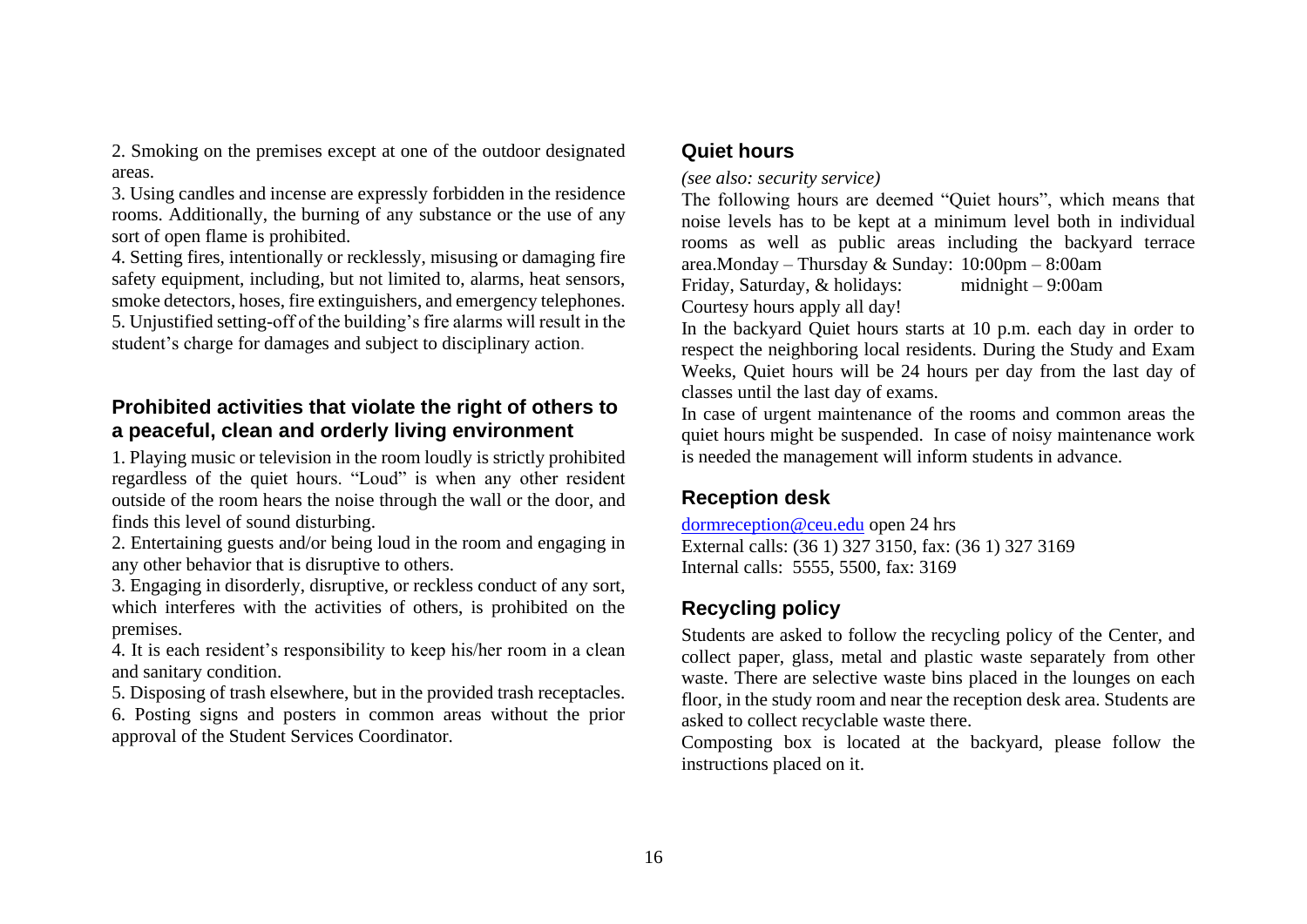Used batteries and medical waste can be disposed of separately in the laundry area.

#### <span id="page-16-0"></span>**Refrigerator**

You will find 4 common refrigerators on each floor. Students are required to keep the common refrigerators sanitary and clean out expired food from the refrigerator. The common refrigerators are emptied of all food and cleaned on a regular basis. Students will be informed beforehand and asked to wrap and label all food they would like to keep. The Residence Center is not liable for any discarded food which was not labeled before.

Students can rent a small refrigerators for their room for 25 000 HUF per academic year, 15.000 HUF for 5 months, 10.000 HUF for 3 monthsor 5.000 HUF per month. The rental agreement can be signed and the rental fee paid at the reception desk. The refrigerator will be delivered to your room in 1 week after signing the rental agreement. Students are expected to keep their refrigerators clean and they must not deface them (ie. no stickers, paint, markers etc)

At the end of the rental period, the refrigerator must be thoroughly cleaned prior to the student's departure and will be checked by the Housekeepers. In case of damage not indicated on the DD form, a fee will be charged to the student account. The housekeeping staff has the right to remove the fridge in case it needs maintenance. Students will be informed in advance. Please note that the fridge is plugged into a socket that has electricity at all times, do not plug the fridge into any other socket as electricity shuts down in the room when your ID is not in the holder next to the thermostat.

It is not possible to use your own refrigerator in the room.

#### <span id="page-16-1"></span>**Registration Form**

*(also see check in procedure and guests)*

Upon arrival at the reception all residents (students, guests) are asked to complete a registration form.

Upon departure overnight guests have to check out by signing the form again.

Failure of registration of an overnight guest will result in payment of HUF 8000/night /occasion which is charged to the student. At second notice exclusion of the student from the Residence Center will be initiated.

Guest registration: the resident student reserves an extra bed or room at the reception; upon arrival, the guest has to check in, sign the form and receives a keycard

### <span id="page-16-2"></span>**Residence Permit**

Please see Accommodation Reporting Form and Certificate of Accommodation.

## <span id="page-16-3"></span>**Room change**

Room change is possible free of charge subject to room availability within 1 week after arrival. The Student Services Coordinator, Krisztina Urban should be informed at urbank@ceu.edu.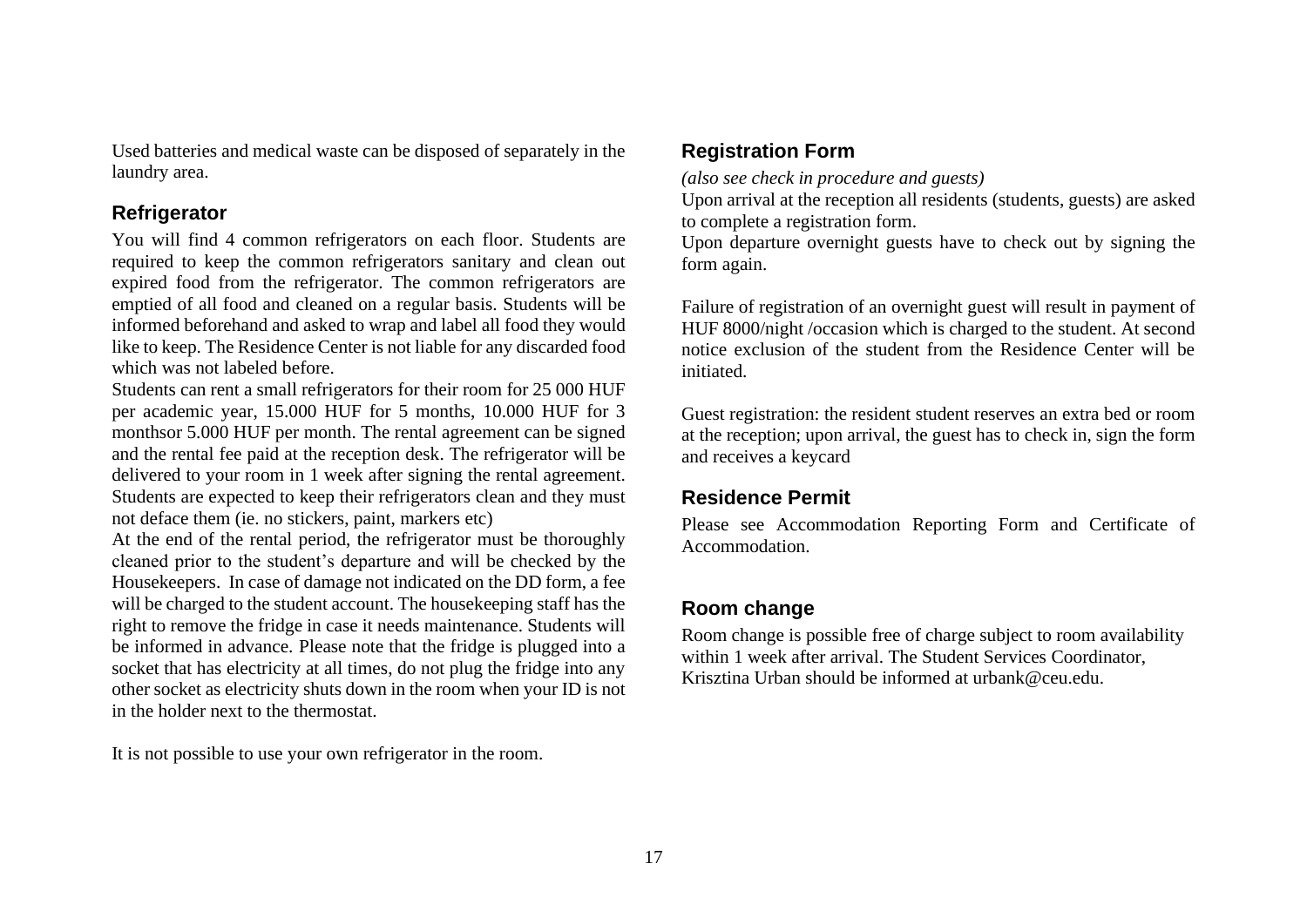#### <span id="page-17-0"></span>**Safe**

The reception desk or the security service should be contacted in order to use the safe. Location: in the basement Opening hours: 6:00 a.m. — 10:00 p.m.

Students must make sure that money, jewelry and other personal valuables are stored safely. The CEU Residence Center is not responsible for lost valuables from the rooms and common premises, is only liable for lost valuables stored in the safe. **The safe** can only be used by the students living in the Center and it **is free of charge.**  A deposit of 6000 HUF or 20 EUR is requested when opening a safe, it can be picked up after the safe is emptied and the key is returned to the security. All students can have their individual safes. If the safe key is lost, the replacement fee is 24 000 HUF.

### <span id="page-17-1"></span>**Scanning**

Students can find scanning facility in the big computer lab.

## <span id="page-17-2"></span>**Security**

The reception is not allowed to give out the room numbers and phone numbers of residents because of security reasons. Security cameras are installed in the common areas of the building.

Residence Center staff reserves the right to enter the room if the resident is not present for: cleaning; improvements and repairs; routine room inspections, maintenance; fire and safety inspection.

The Directorate General for Disaster Management established a public alarm system on the roof of the Residence Center since this is the highest building in the area. The system is tested on the first Monday of each month for a few seconds at 11 a.m. When the

loudspeaker speaking in Hungarian says 'this is a test', you don't have to do anything.

# <span id="page-17-3"></span>**Security service**

*(see also: ID card, Luggage room, Safe)* Dormsecurity: [dormisecurity@ceu.edu](mailto:dormisecurity@ceu.edu)

The security guards are in charge of keeping the peace and order of the Residence Center and they ensure that the House Rules are respected. They report disturbances to the Student Services Coordinator. The security guards are authorized to check the ID cards at any time in the building and the premises and they are required to check the ID cards of students/guests disrespecting the house rules. In case of emergency or security related check-ups, the security guard may enter the room.

The security guards patrol the building and impose regular and/or random checks on floors in order to maintain and respect the Quiet hours and the preconditions of relaxation and studying. All offences / incidents are reported to the Student Services Coordinator.

The Storage and Safe room can be used with the help of the security service.

# <span id="page-17-4"></span>**Smoking**

Smoking including electronic cigarette is NOT ALLOWED in any area of the Residence Center. Students wishing to smoke are required to do so outside the building at one of the designated smoking areas (at least five meters away from the door):

- at the bottom of the handicapped ramp at the main entrance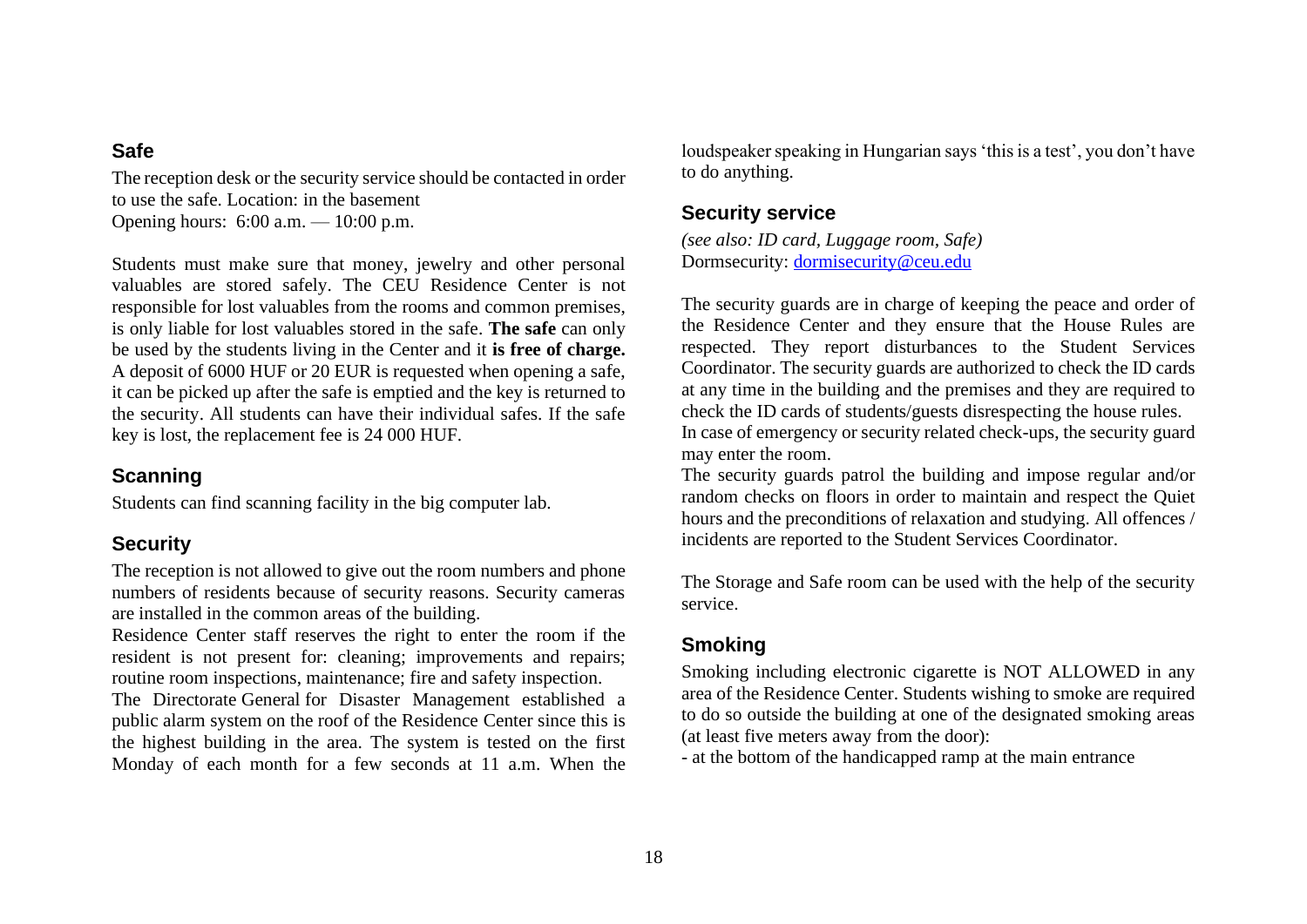- on the Bambus Bar terrace, between the two doors of the terrace (bar's door and photocell door)

Anyone caught smoking will be liable for a fine, 20.000 HUF. Students asked repeatedly to stop smoking will have to move out of the Center. Ash, discarded cigarette found in the room and on the window sill or burnt carpet will be considered as evidence of smoking. Incidents related to smoking are taken very seriously due to the fire hazard.

Each room is equipped with a smoke detector for your protection.

Activating the smoke detector by smoking, lighting candles/incense or using forbidden electrical appliances in the rooms will result in a fine. All residents staying at the area where the fire detector is activated will be fined.

Students found tampering with fire protection systems will be charged for damages and subject to disciplinary action.

### <span id="page-18-0"></span>**Students with disabilities**

Students with disabilities are kindly asked to check the following website for relevant information:

<https://www.ceu.edu/studentlife/disability>

Students having difficulties to use the stairs in case of an emergency (or at the event of a fire drill) are kindly asked to inform the Student Services Coordinator, Krisztina Urban at urbank@ceu.edu.

#### <span id="page-18-1"></span>**Study room**

There is a study room on the ground floor next to the main entrance. Wi-Fi is available in this study room.

### <span id="page-18-2"></span>**Table tennis**

It is located at the backyard or in the basement depending on the season. In the backyard it's available till 10 p.m.Table tennis rackets can be borrowed at the reception.

## <span id="page-18-3"></span>**Tennis court**

Tennis court is free of charge for students and it is available from spring to autumn latest till 10 p.m. Reservations can be made online at [http://teamup.com/ks317e651e9b6f4e27/.](http://teamup.com/ks317e651e9b6f4e27/)

Key for the tennis court can be collected from the reception. Tennis rackets and balls can be borrowed at the reception.

The tennis court has to be cleaned, the balls collected and returned to the reception desk.

Remember court cleaning with the tennis court brush after playing tennis. Only footwear with non-marking soles may be worn on the tennis court.

# <span id="page-18-4"></span>**TV lounges**

There is a TV lounge on each floor.

TV lounges are also equipped with coffee machine, kettle, microwave oven, and refrigerators. Any other electrical cooking appliances are not allowed.

The door has to be closed at all times.